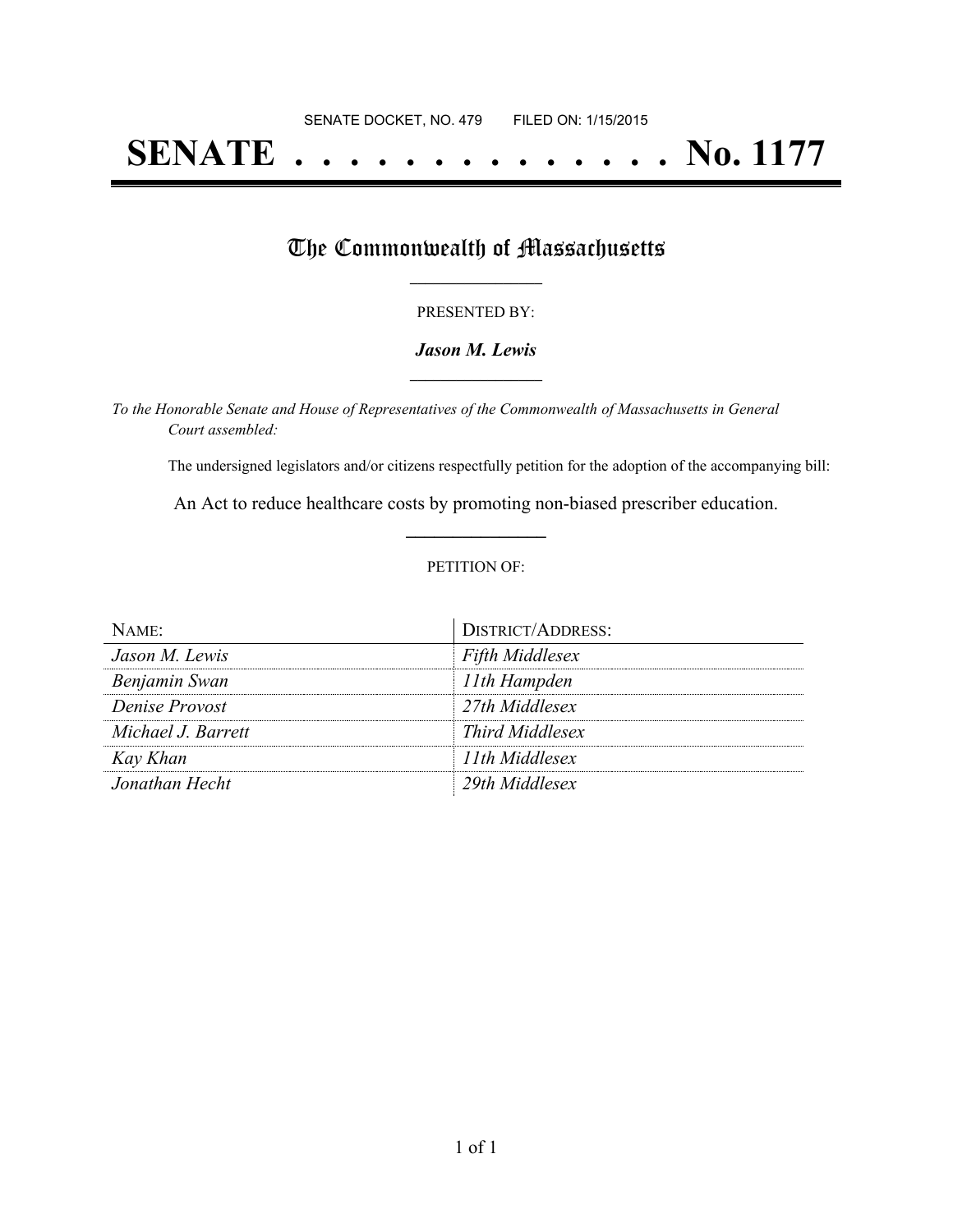# SENATE DOCKET, NO. 479 FILED ON: 1/15/2015 **SENATE . . . . . . . . . . . . . . No. 1177**

By Mr. Lewis, a petition (accompanied by bill, Senate, No. 1177) of Jason M. Lewis, Benjamin Swan, Denise Provost, Michael J. Barrett and other members of the General Court for legislation to reduce healthcare costs by promoting non-biased prescriber education. Public Health.

## The Commonwealth of Massachusetts

**In the One Hundred and Eighty-Ninth General Court (2015-2016) \_\_\_\_\_\_\_\_\_\_\_\_\_\_\_**

**\_\_\_\_\_\_\_\_\_\_\_\_\_\_\_**

An Act to reduce healthcare costs by promoting non-biased prescriber education.

Be it enacted by the Senate and House of Representatives in General Court assembled, and by the authority *of the same, as follows:*

| $\mathbf{1}$   | SECTION 1. Chapter 111 of the Massachusetts General Laws, as appearing in the 2014                |
|----------------|---------------------------------------------------------------------------------------------------|
| $\overline{2}$ | Official Edition, is hereby amended by striking out section 4N and inserting in place thereof the |
| 3              | following section:-                                                                               |
| $\overline{4}$ | Section 4N. (a) The department shall develop, implement and promote an evidence-based             |
| 5              | outreach and education program about the therapeutic and cost-effective utilization of            |
| 6              | prescription drugs for physicians, pharmacists and other health care professionals authorized to  |
| $\tau$         | prescribe and dispense prescription drugs. In developing the program, the department shall        |
| 8              | consult with physicians, pharmacists, private insurers, hospitals, pharmacy benefit managers, and |
| 9              | the MassHealth drug utilization review board.                                                     |
|                |                                                                                                   |

10 (b) The program shall arrange for physicians, pharmacists and nurses under contract with 11 the department to conduct face-to-face visits with prescribers, utilizing evidence-based materials 12 and borrowing methods from behavioral science, educational theory and, where appropriate,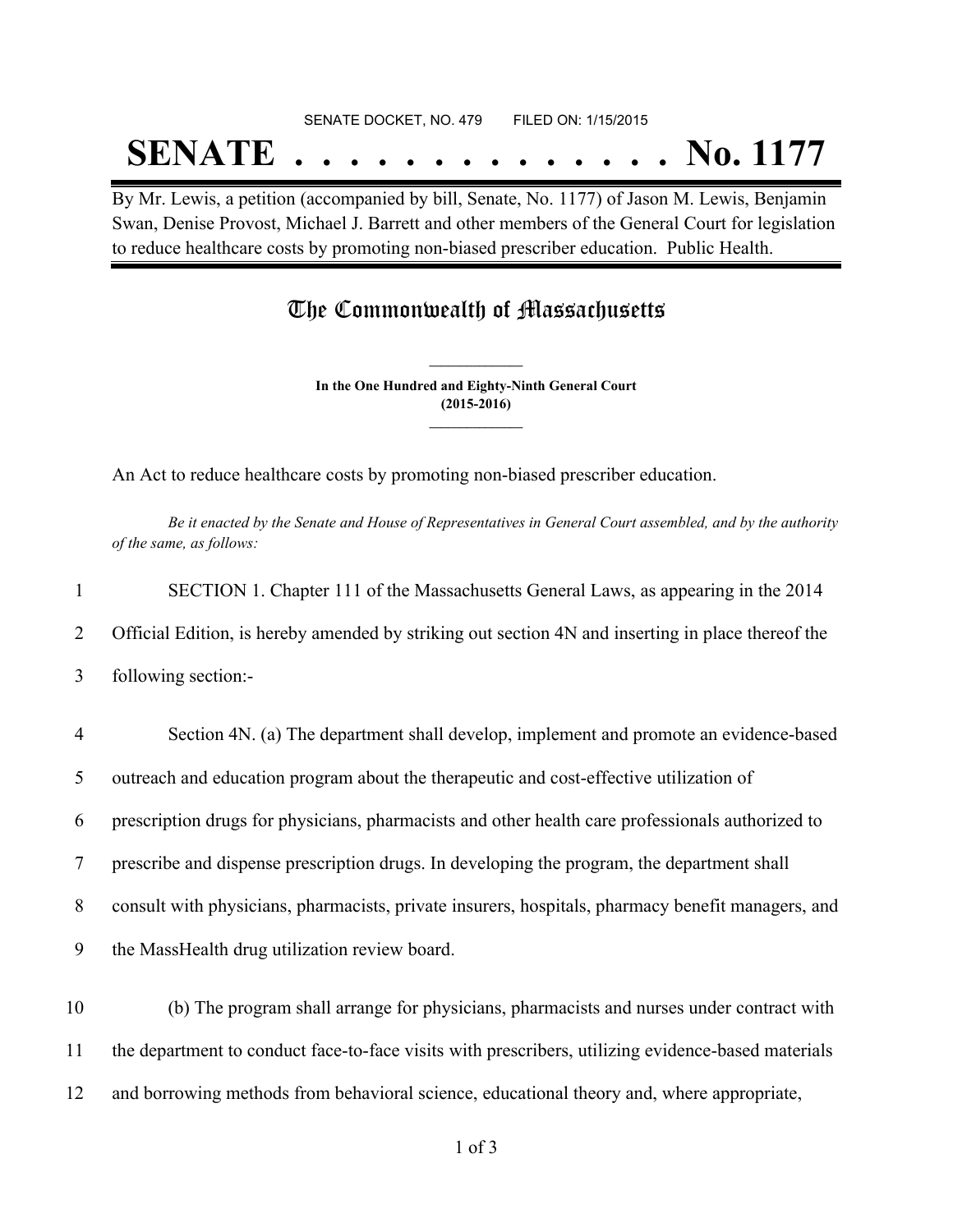pharmaceutical industry data and outreach techniques; provided, however, that to the extent possible, the program shall inform prescribers about therapeutically-equivalent pharmaceutical alternatives or other evidence-based treatment options.

 The program shall include outreach to: physicians and other health care practitioners who participate in MassHealth, the subsidized catastrophic prescription drug insurance program authorized in section 39 of chapter 19A or the commonwealth care health insurance program; other publicly-funded, contracted or subsidized health care programs; academic medical centers; and other prescribers.

 The department shall, to the extent possible, utilize or incorporate into its program other independent educational resources or models proven effective in promoting high quality, evidenced-based, cost-effective information regarding the effectiveness and safety of prescription drugs, including, but not limited to: (i) the Pennsylvania PACE/Harvard University Independent Drug Information Service; (ii) the Academic Detailing Program of the University of Vermont College of Medicine Area Health Education Centers; (iii) the Oregon Health and Science University Evidence-based Practice Center's Drug Effectiveness Review project; and (iv) the South Carolina evidence-based peer-to-peer education program outreach program and (v) research on academic detailing to improve prescribing by faculty at Harvard Medical School/Brigham and Women's Hospital.

 (c) The department shall work with MassHealth to obtain access to aggregated prescription data by provider on an ongoing basis for the use of the evidence-based outreach and education program. The department, in conjunction with the executive office of health and human services, shall report to the house and senate committees on ways and means, no later

of 3